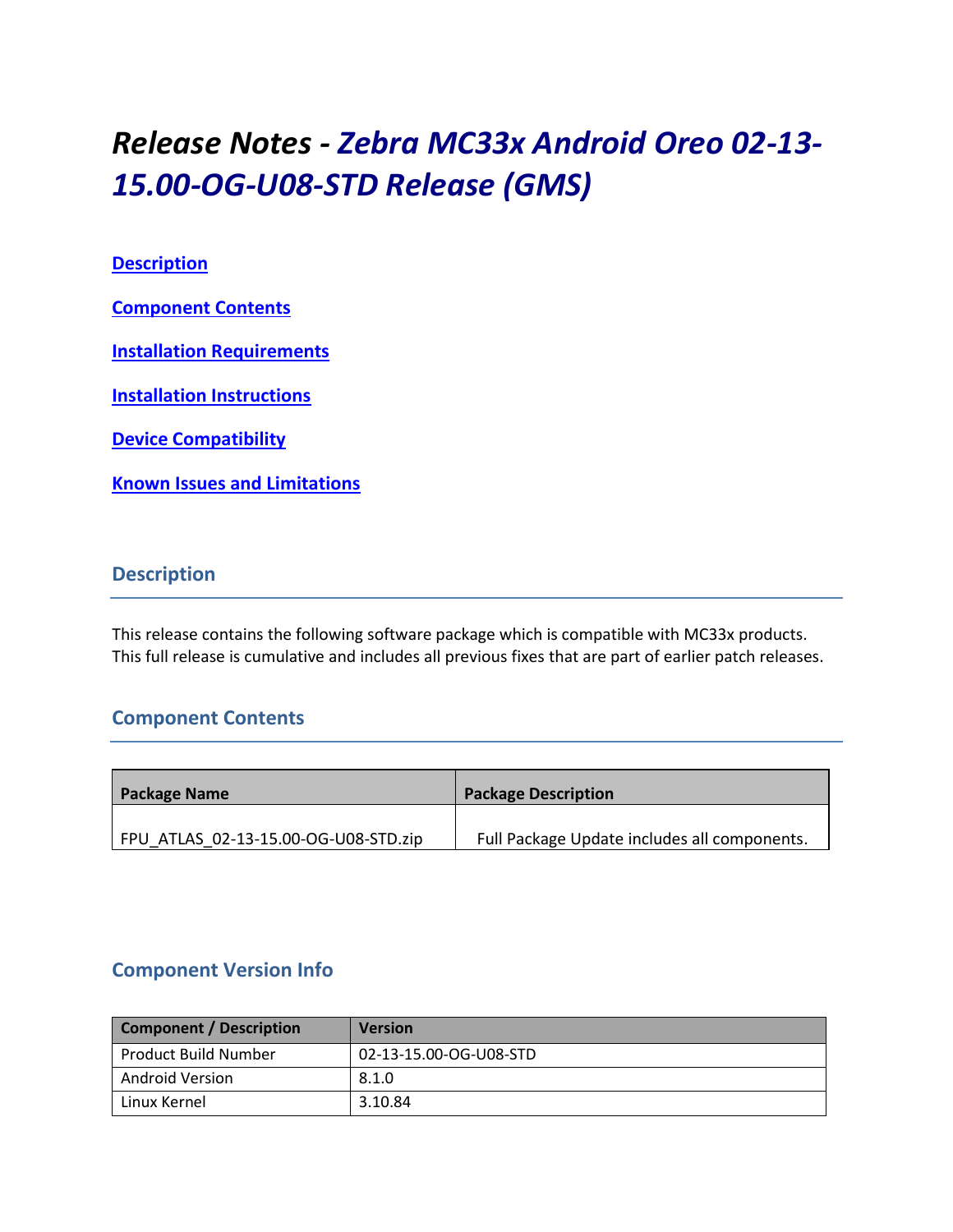| Android SDK Level                | 27                                                                      |  |  |
|----------------------------------|-------------------------------------------------------------------------|--|--|
| Platform                         | QC8956                                                                  |  |  |
| <b>Bluetooth Stack</b>           | 4.1                                                                     |  |  |
| <b>Flash Size</b>                | 16/32GB                                                                 |  |  |
| <b>RAM Size</b>                  | 2/4GB                                                                   |  |  |
| Scanning                         | 20.0.38.0                                                               |  |  |
| DataWedge                        | 7.0.4                                                                   |  |  |
| <b>EMDK</b>                      | 7.0.0.2000                                                              |  |  |
| MXMF / OSX                       | MXMF: 8.2.1.0 / OSX: QCT.81.8.6_3                                       |  |  |
| <b>WiFi</b>                      | FUSION BA 2 11.0.0.024 O                                                |  |  |
|                                  | Radio: BA_2_11.0.0.017_O                                                |  |  |
|                                  | Application: BA_2_11.0.0.012_O                                          |  |  |
|                                  | Middleware: BA 2 11.0.0.015 O                                           |  |  |
|                                  | Firmware: 7.35.205.8_20181002                                           |  |  |
| <b>NFC</b>                       | NFC NCIHALx_AR003C.8.3.0_O_OpnSrc                                       |  |  |
| PTT                              | 3.1.39                                                                  |  |  |
| Touch FW                         | 26                                                                      |  |  |
| RxLogger                         | 5.4.12.0                                                                |  |  |
| <b>Bluetooth Pairing Utility</b> | 3.14                                                                    |  |  |
| Zebra Data Service               | 3.4.0.1180                                                              |  |  |
| <b>Files</b>                     | 8.1.0                                                                   |  |  |
| <b>Stage Now</b>                 | 3.1.1.1019                                                              |  |  |
| <b>Battery Swap</b>              | 1.0                                                                     |  |  |
| <b>User Guide</b>                | 1.0                                                                     |  |  |
| <b>ZVC</b>                       | 2.1.0.12                                                                |  |  |
| <b>Battery Manger</b>            | 1.4.2                                                                   |  |  |
| ActiveEdge                       | 2.5.16                                                                  |  |  |
| WorryFree WiFi Analyzer          | 3.2.18                                                                  |  |  |
| <b>Device Central</b>            | 1.0.6.0                                                                 |  |  |
| Zebra Software License           | 3.1.1                                                                   |  |  |
| Manager                          |                                                                         |  |  |
| Audio                            | 0.8.0.0                                                                 |  |  |
| Diagnostic Tool                  | 1.16.0.1                                                                |  |  |
| <b>Finger Print</b>              | Zebra/MC33/MC33:8.1.0/02-13-15.00-OG-U08-                               |  |  |
|                                  | STD/309:user/release-keys                                               |  |  |
|                                  | Zebra/MC33/MC33C:8.1.0/02-13-15.00-OG-U08-<br>STD/309:user/release-keys |  |  |
| Security Patch Level             | Feb 01 2019                                                             |  |  |
| <b>GMS Version</b>               | 8.1_201809                                                              |  |  |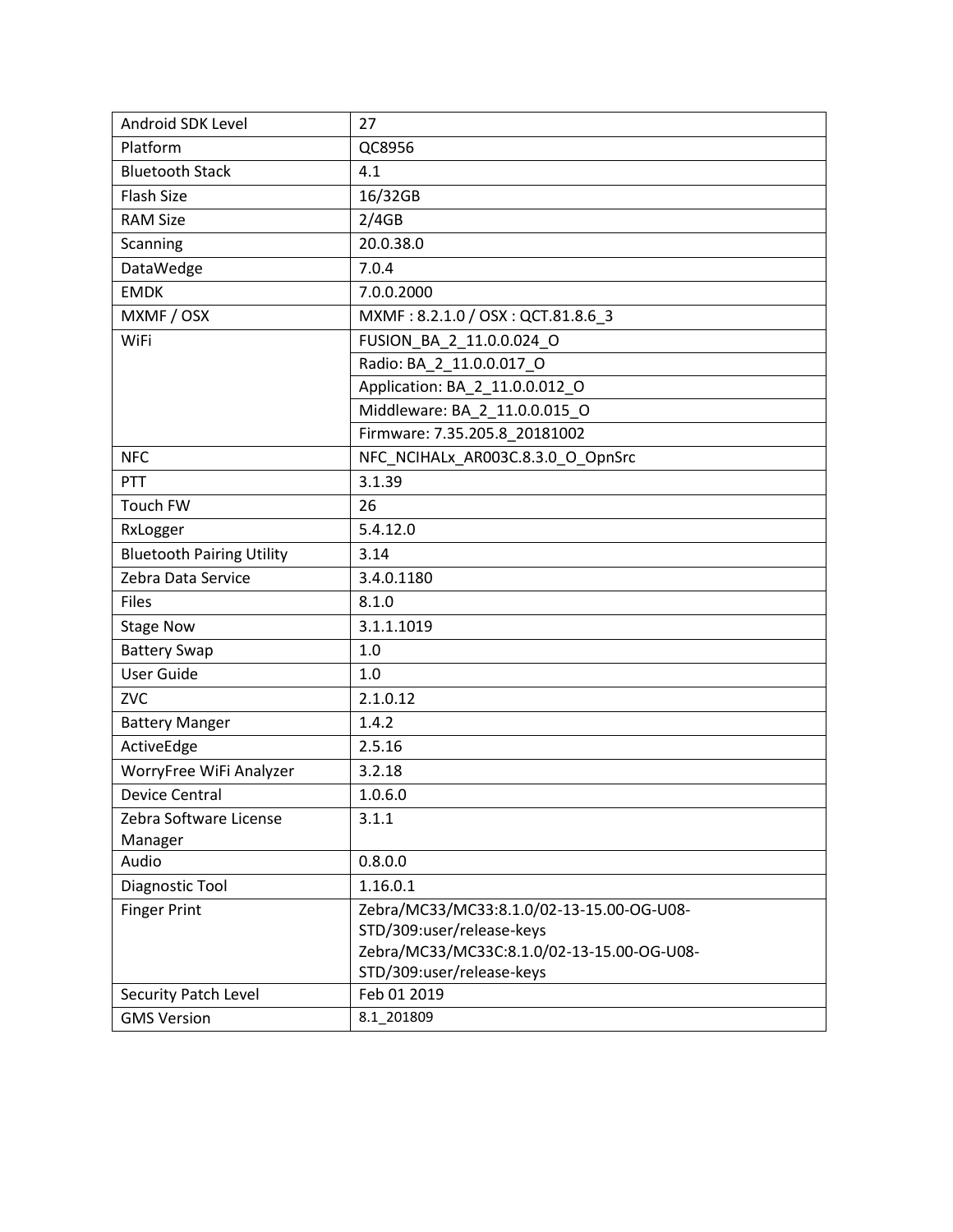## **1. FPU v08 Updates:**

❖ FPU\_ATLAS\_02-13-15.00-OG-U08-STD.zip (GMS)

#### 1. **Android Security Patch Level: February 1, 2019**.

Use the link below to see the Android Security bulletin for more information: <https://source.android.com/security/bulletin/>

- 2. Updated below mentioned components: For more detail please refer [http://techdocs.zebra.com](http://techdocs.zebra.com/)
	- o OSX QCT.81.8.6\_3
	- o WLAN
		- o FUSION\_BA\_2\_11.0.0.024\_O
		- o Radio: BA\_2\_11.0.0.017\_O
		- o Firmware: 7.35.205.8\_20181002
	- o PTT 3.1.39
	- $O$  ZVC 2.1.0.12
	- o WorryFree WiFi Analyzer 3.2.18
- 3. Fix for SPR 36336: MC330K-GE4HA4US Will Not Boot Past Zebra Powered by Android Splash Screen After Oreo Update.

## <span id="page-2-0"></span>**Installation Requirements**

Download both Full Package. Read specific notes on OS-Upgrade and OS-Downgrade scenarios for more details.

#### **Specific notes on OS-Upgrade Scenarios:**

1. OS Upgrade behavior for normal upgrade is same as in previous releases. Data persistence is maintained for the normal upgrade scenarios.

Following are the examples of the normal upgrade scenarios:

- a. Nougat (GMS) -> Oreo (GMS)
- b. Nougat (NGMS) -> Oreo (NGMS)
- c. Oreo (GMS) -> Oreo (GMS)
- d. Oreo (NGMS) -> Oreo (NGMS)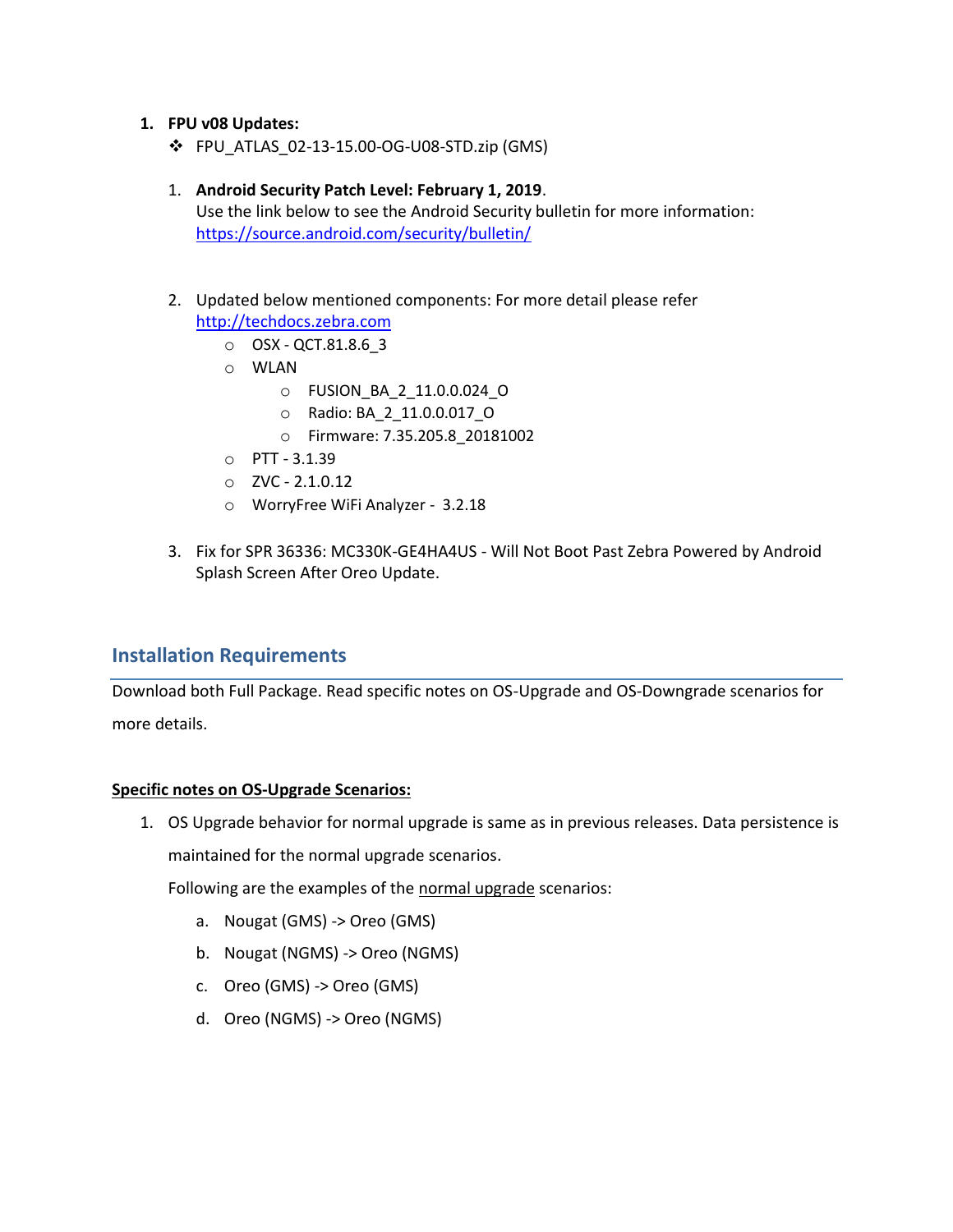2. When user performs **cross upgrade** from Nougat to Oreo, **system performs automatic enterprise reset**.

Following are the examples of **cross upgrade** scenarios where automatic enterprise reset is performed by the system:

- a. Nougat (GMS) -> Oreo (NGMS)
- b. Nougat (NGMS) -> Oreo (GMS)

## **Specific notes on OS-Downgrade Scenarios:**

**OS downgrade** behavior has changed in Oreo. Automatic enterprise data reset is performed when the system detects OS downgrade operation.

Following are the examples of OS downgrade operations:

- a) Oreo (GMS/NGMS) -> Nougat (GMS/NGMS)
- b) Downgrading to lower level patch versions within Oreo

#### **General notes:**

There is a new feature **"Data reset screen"** introduced in Android Oreo to handle error scenarios while updating OS. This data reset screen is triggered when the system encounters error situations like continuous system service crash or any application crash during the OS update process. The data reset screen prompts user to select one of the following options

- a) "Try again"
- b) "Factory Reset"

Select option (a) "Try again" to continue the OS update process. Do not select option (b) "Factory Reset", as it will erase the user data.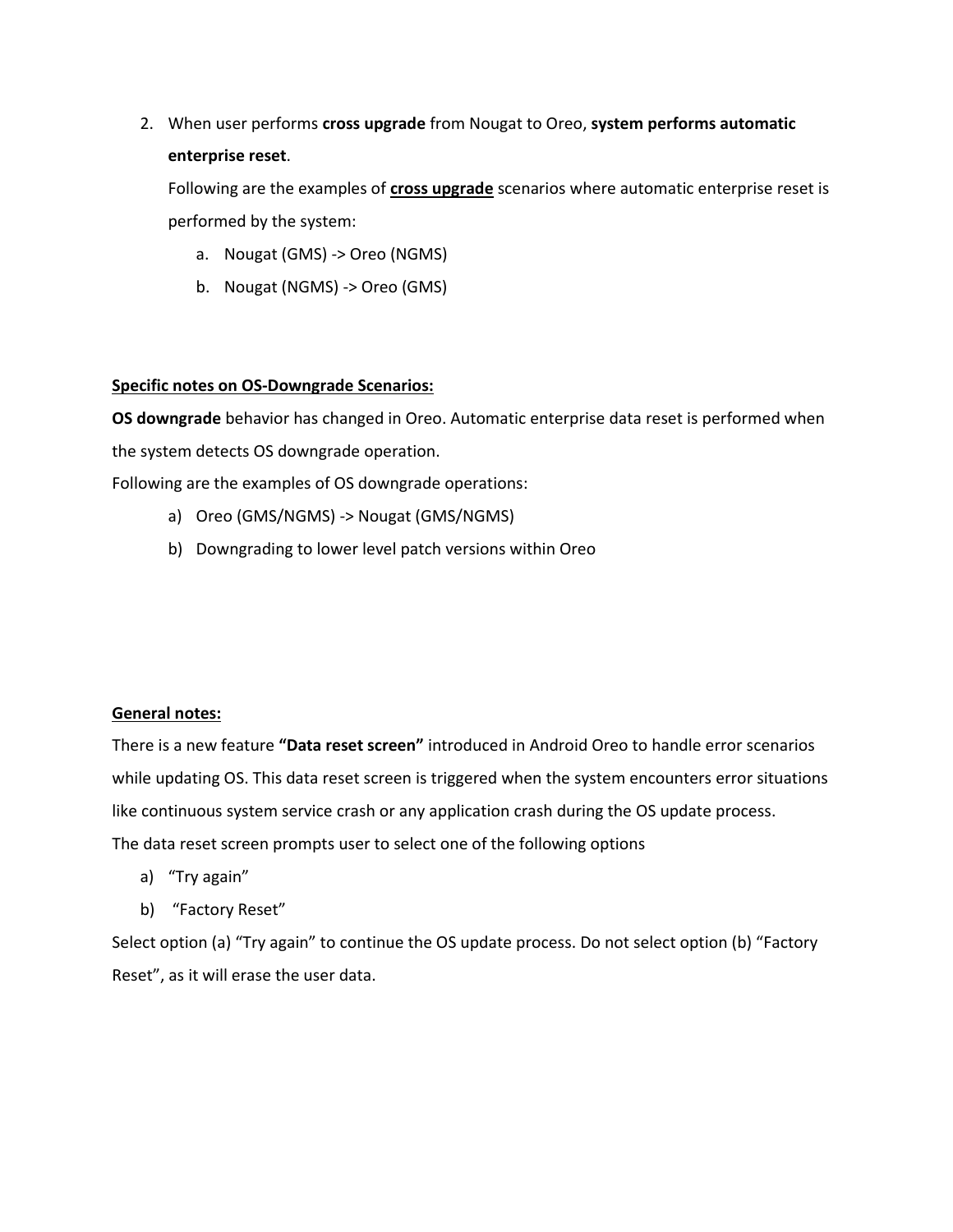## <span id="page-4-0"></span>Using ADB Sideload

The installation instructions assume you have ADB installed on your PC (the adb drivers etc..) and your MC3300 has developer options enabled and USB debugging ON. Instructions on HOW TO enable ADB is also captured in the user guide.

1. Connect the MC33x to the PC using the USB data cable or through the cradle.

2. You may need to pull down the top menu and if you see "USB for charging", touch it and then change it to "File transfers".

3. Open Command Prompt, run *"adb devices"* and check if you can see the device's serial number… If yes, proceed… if not, you will need to get the PC set up with the proper drivers or install an External SD Card.

4. You may also get a pop up on your PC (Win 7) that you will be connected as a Portable Media Player… this can be ignored.

#### ❖ Download Image

- a) FPU\_ATLAS\_02-13-15.00-OG-U08-STD.zip listed above in content section
- 5. Entering Recovery Mode

a. Choice 1: In Command Prompt, type *"adb reboot recovery"* and click enter. b. Choice 2:

- Reboot the device and keep the GUN (grip) trigger held
- When Zebra Technologies logo appears on the screen release the trigger
- 6. Your MC33x will reboot and put you on the Android Recovery screen.
- 7. If applying update via sideload Method

a. Use the Volume + and – to highlight, "Apply update from ADB" and press the Power key to select it for applying OS upgrade package

8. If applying update via External SD card

a. Use the Volume + and – to highlight "Apply update from SD card" and press the Power Key to select it

b. Use the Volume + and – to highlight package FPU\_ATLAS\_02-13-15.00-OG-U08-STD.zip and press the Power Key to select it.

c. Go to Step 10 once above steps are completed

9. With your Command Prompt open in the Host machine, type *"adb sideload"* command and add a space and then drag and drop the FPU\_ATLAS\_02-13-15.00-OG-U08-STD.zip file on to it and click enter.

a. Your PC screen will show files being installed and a little blue horizontal progress bar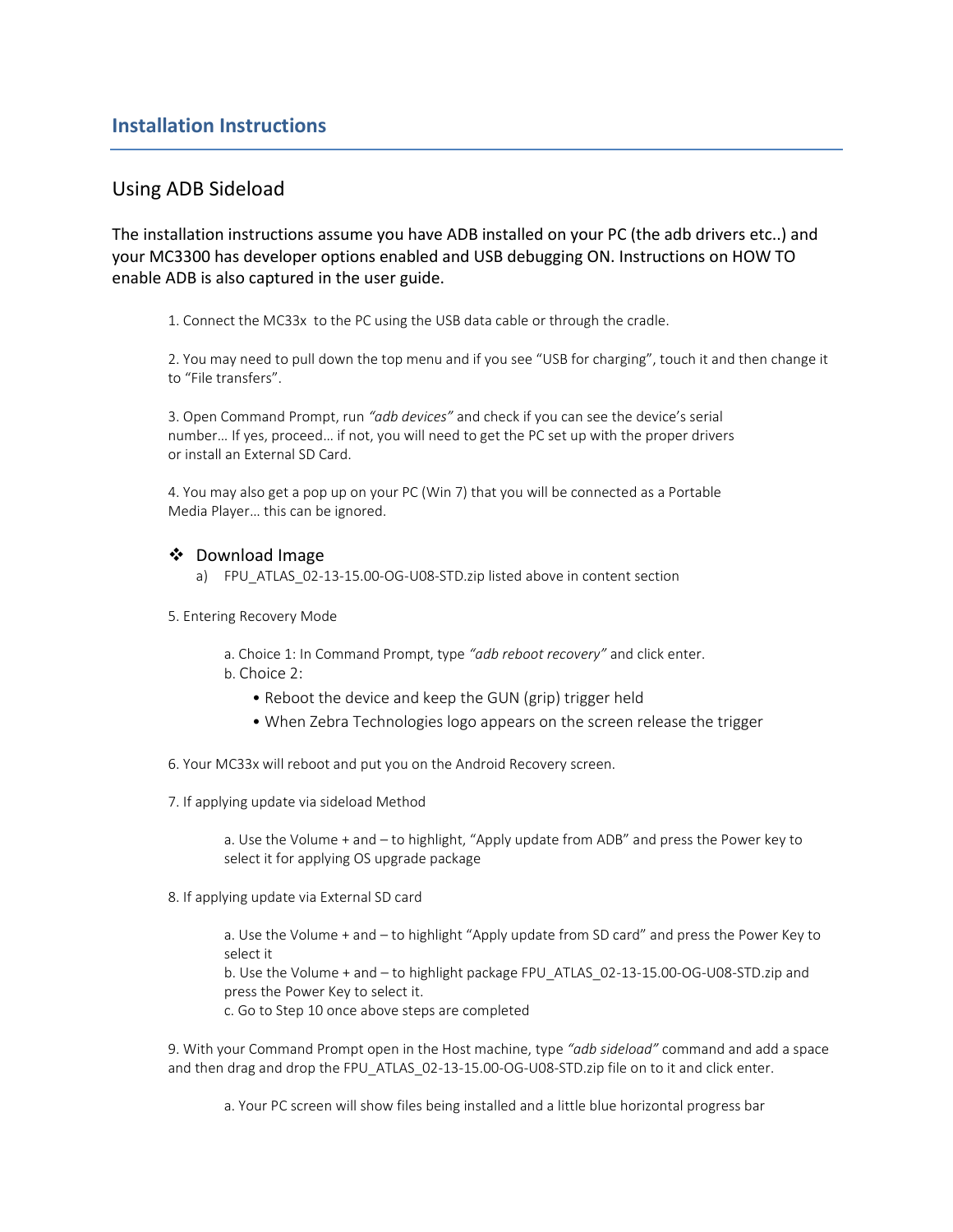on your device will show status... and after about  $6<sup>\sim</sup>$  minutes (could be 10+ minutes if installing GMS) it should be done and you should be back at the Android Recovery screen.

- 10. *"Reboot system now"* is highlighted. Press the Power Key to Reboot.
- 11. At the Home Screen, we need to verify that the BSP upgrade took place and set the Date & Time. a. Go to "Settings" and scroll down to "About phone" and look at the "Build number". It should start with "02-13-15.00-OG-U08-STD release keys". Now you are on the correct BSP.
- 12. Now you are all set to use your MC33x.

## Using External SD Card

- 1. Plug the MC3300 into the USB & Charging Cable and then the Cable to the PC. If you have a Cradle with USB connectivity, connect it now.
- 2. You may need to pull down the top menu and if you see "USB for charging", touch it and then change it to "File transfers".
- 3. Download FPU\_ATLAS\_02-13-15.00-OG-U08-STD.zip file and Reset Files (Optional) and drag & drop the files on External SD card.
- 4. Entering Recovery Mode
	- a. Reset and hold GUN (grip) trigger
	- b. When Zebra Technologies logo appears on the screen, release the PTT Key
- 5. Your MC3300 will reboot and put you on the Android Recovery screen.
- 6. Applying update via External SD card
	- a. Use the Volume + and to highlight select option to "Apply update from SD card" and press the Power Key to select it for applying a OS upgrade package. Note: If you want to apply a downgrade package, select option "Apply downgrade from SD card".
	- b. Use the Volume + and to highlight package to be installed (FPU\_ATLAS\_02-13-15.00- OG-U08-STD.zip) and press the Power Key to select it.
	- c. Repeat above steps for all mandatory packages
- 7. *"Reboot system now"* is highlighted. Press the Power Key to Reboot.
- 8. Device reboots and you see Zebra on top and POWERED BY android at the bottom and after about 1 minute will transition to the MC3300 Touch Computer splash screen with 5 dancing white dots at bottom… it will stay at this screen for a little over another minute (could be another 7+ minutes if installing GMS) and then you are at the Factory "Welcome" screen.
- 9. If you installed a GMS BSP, you will need to complete the process by setting up Wi-Fi and Email accounts and such. If on AOSP (non‐GMS), there is no process to follow.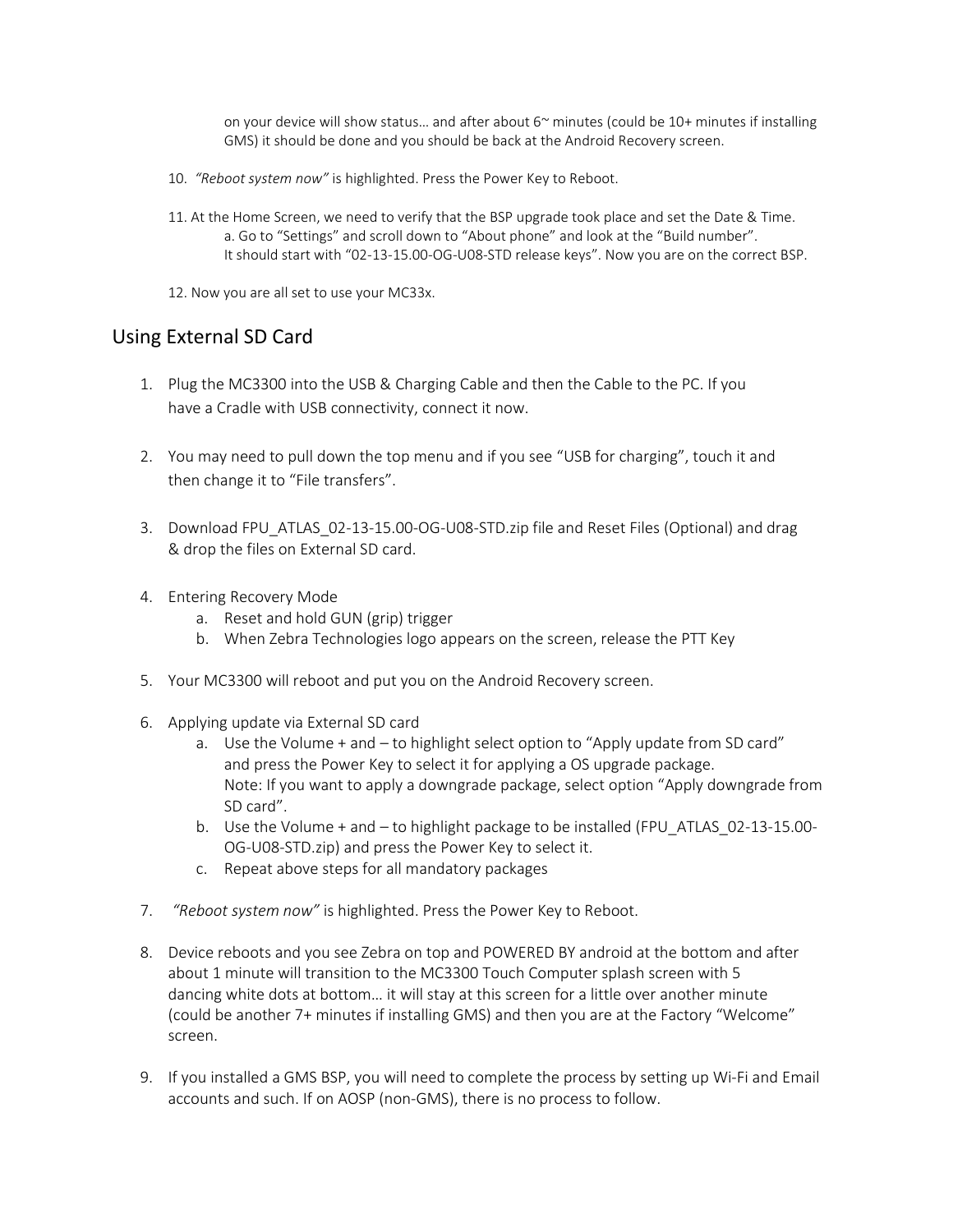- 10. At the Home Screen, we need to verify that the BSP upgrade took place and set the Date & Time.
	- a. Go to "Settings" and scroll down to "About phone" and look at the "Build number". It should start with "02-13-15.00-OG-U08-STD". Now you are on the correct BSP.
	- b. Setting the Date and Time. If you associate to a WLAN AP, do so now, as it should automatically set the time and date… the only thing left is to set the time zone. Go to "Settings" and scroll to and select "Date & time". Scroll down to and select "Select time zone", and scroll down to and select the appropriate time zone and you are done.
- 11. Now you are all set to use your MC3300.

# <span id="page-6-0"></span>**Device Compatibility**

This software release has been approved for use on the following devices.

| <b>Device Part Number</b> | <b>Operating System</b> | <b>Device Part Number</b> | <b>Operating System</b> |
|---------------------------|-------------------------|---------------------------|-------------------------|
| MC330M-RL4SG2RW           | Android N,O             | MC330M-GI3HG2US           | Android N,O             |
| MC330M-RL2SG2RW           | Android N,O             | MC330M-GI2HG2US           | Android N,O             |
| MC330M-RL3SG2US           | Android N,O             | MC330K-SE4HG3US           | Android N,O             |
| MC330M-RL2SG2US           | Android N,O             | MC330K-SE3HG3US           | Android N,O             |
| MC330M-SL2HG2RW           | Android N,O             | MC330K-GL4HG3US           | Android N,O             |
| MC330M-RL3SG2RW           | Android N,O             | MC330K-SE2HG3US           | Android N,O             |
| MC330M-GL3HG2RW           | Android N,O             | MC330K-GL4HG4US           | Android N,O             |
| MC330M-GI3HG2RW           | Android N,O             | MC330K-GI3HG3US           | Android N,O             |
| MC330M-SL3HG2RW           | Android N,O             | MC330K-SG3HG4RW           | Android N,O             |
| MC330M-RL3HG2RW           | Android N,O             | MC330K-SG2HG4RW           | Android N,O             |
| MC330M-SL4HG2US           | Android N,O             | MC330K-GE4HG3US           | Android N,O             |
| MC330M-SL3HG2US           | Android N,O             | MC330K-GE3HG3US           | Android N,O             |
| MC330M-RL4SG2US           | Android N,O             | MC330K-GE2HG3US           | Android N,O             |
| MC330M-RL3HG2US           | Android N,O             | MC330K-SG4HG4US           | Android N,O             |
| MC330K-RL3SG3RW           | Android N,O             | MC330K-SG3HG4US           | Android N,O             |
| MC330M-SN3HG2RW           | Android N,O             | MC330K-SG2HG4US           | Android N,O             |
| MC330M-SI4HG2RW           | Android N,O             | MC330K-GE4HG4US           | Android N,O             |
| MC330M-SI3HG2RW           | Android N,O             | MC330K-GE2HG4US           | Android N,O             |
| MC330M-SI2HG2RW           | Android N,O             | MC330K-GI3HG3IN           | Android N,O             |
| MC330M-SI4HG2US           | Android N,O             | MC330M-RL4SG2EA           | Android N,O             |
| MC330K-GL4HG3RW           | Android N,O             | MC330M-RL2SG2EA           | Android N,O             |
| MC330K-GI4HG4RW           | Android N,O             | MC330M-SL2HG2EA           | Android N,O             |
| MC330K-GI4HG3RW           | Android N,O             | MC330M-RL3SG2EA           | Android N,O             |
| MC330M-SN4HG2US           | Android N,O             | MC330M-GL3HG2EA           | Android N.O             |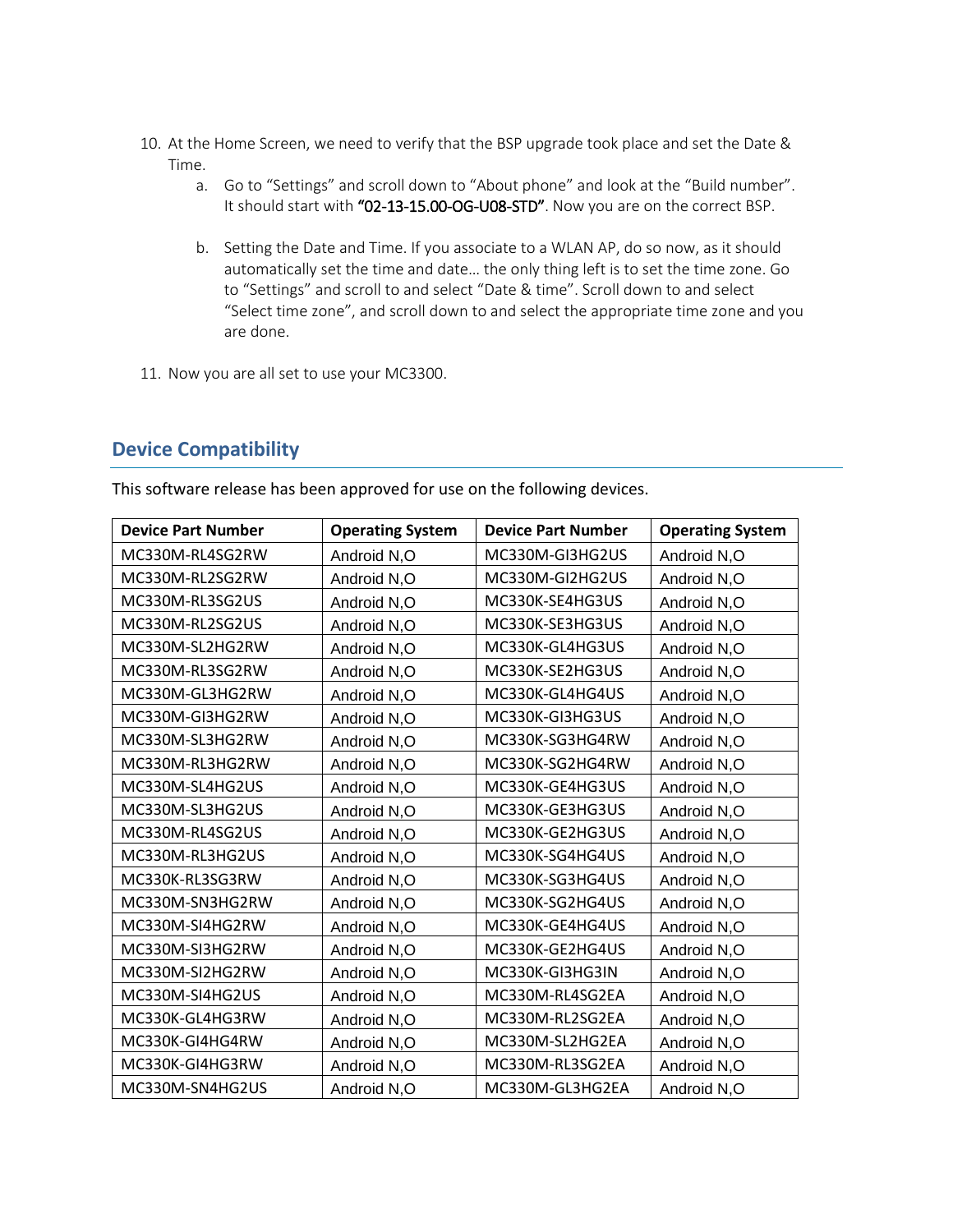| MC330M-SI3HG2US | Android N,O | MC330M-GL3HG2EA | Android N,O |
|-----------------|-------------|-----------------|-------------|
| MC330K-RL3HG3RW | Android N,O | MC330M-GI3HG2EA | Android N,O |
| MC330M-GL4HG2RW | Android N,O | MC330M-SL3HG2EA | Android N,O |
| MC330M-GL2HG2RW | Android N,O | MC330M-RL3HG2EA | Android N,O |
| MC330M-GI4HG2RW | Android N,O | MC330K-RL3SG3EA | Android N,O |
| MC330M-GI4HG2IN | Android N,O | MC330M-SN3HG2EA | Android N,O |
| MC330M-GI3HG2IN | Android N,O | MC330M-SI4HG2EA | Android N,O |
| MC330M-GI2HG2RW | Android N,O | MC330M-SI3HG2EA | Android N,O |
| MC330K-SL4HG3RW | Android N,O | MC330M-SI2HG2EA | Android N,O |
| MC330K-SL2HG3RW | Android N,O | MC330K-GL4HG3EA | Android N,O |
| MC330K-RL4HG3RW | Android N,O | MC330K-GI4HG4EA | Android N,O |
| MC330K-RL4HG3US | Android N,O | MC330K-GI4HG3EA | Android N,O |
| MC330K-SI3HG3RW | Android N,O | MC330K-RL3HG3EA | Android N,O |
| MC330K-SN4HG3RW | Android N,O | MC330M-GL4HG2EA | Android N,O |
| MC330K-SN3HG3RW | Android N,O | MC330M-GL2HG2EA | Android N,O |
| MC330K-SI4HG3RW | Android N,O | MC330M-GI4HG2EA | Android N,O |
| MC330K-SI2HG3RW | Android N,O | MC330K-RL3HG3EA | Android N,O |
| MC330K-GL4HG3RW | Android N,O | MC330M-GL4HG2EA | Android N,O |
| MC330K-GL3HG4RW | Android N,O | MC330M-GL2HG2EA | Android N,O |
| MC330K-GL3HG3RW | Android N,O | MC330M-GI4HG2EA | Android N,O |
| MC330K-GL2HG3RW | Android N,O | MC330M-GI2HG2EA | Android N,O |
| MC330K-GI3HG4RW | Android N,O | MC330K-SL4HG3EA | Android N,O |
| MC330K-GI3HG3RW | Android N,O | MC330K-SL2HG3EA | Android N,O |
| MC330K-GE4HG4RW | Android N,O | MC330K-RL4HG3EA | Android N,O |
| MC330K-GE4HG3RW | Android N,O | MC330K-SI3HG3EA | Android N,O |
| MC330K-GE3HG3RW | Android N,O | MC330K-SN4HG3EA | Android N,O |
| MC330K-GE2HG4RW | Android N,O | MC330K-SN3HG3EA | Android N,O |
| MC330K-GE2HG3RW | Android N,O | MC330K-SI4HG3EA | Android N,O |
| MC330K-SI4HG3US | Android N,O | MC330K-SI2HG3EA | Android N,O |
| MC330K-SN4HG3US | Android N,O | MC330K-GL4HG3EA | Android N,O |
| MC330K-SI3HG3US | Android N,O | MC330K-GL3HG4EA | Android N,O |
| MC330K-RC3HG4RW | Android N,O | MC330K-GL3HG3EA | Android N,O |
| MC330K-RC4HG4RW | Android N,O | MC330K-GL2HG3EA | Android N,O |
| MC330K-RC4HG4US | Android N,O | MC330K-GI3HG4EA | Android N,O |
| MC330M-GI4HG2US | Android N,O | MC330K-GI3HG3EA | Android N,O |
| MC330K-RC3HG4US | Android N,O | MC330K-GE4HG4EA | Android N,O |
| MC330K-SB3HG4RW | Android N,O | MC330K-GE4HG3EA | Android N,O |
| MC330K-SP4HG4RW | Android N,O | MC330K-GE3HG3EA | Android N,O |
| MC330K-SP3HG4RW | Android N,O | MC330K-GE2HG4EA | Android N,O |
| MC330K-SB4HG4RW | Android N,O | MC330K-GE2HG3EA | Android N,O |
| MC330K-SB4HG4US | Android N,O | MC330K-RC3HG4EA | Android N,O |
| MC330K-SP4HG4US | Android N,O | MC330K-RC4HG4EA | Android N,O |
| MC330K-SP3HG4US | Android N,O | MC330K-SB3HG4EA | Android N,O |